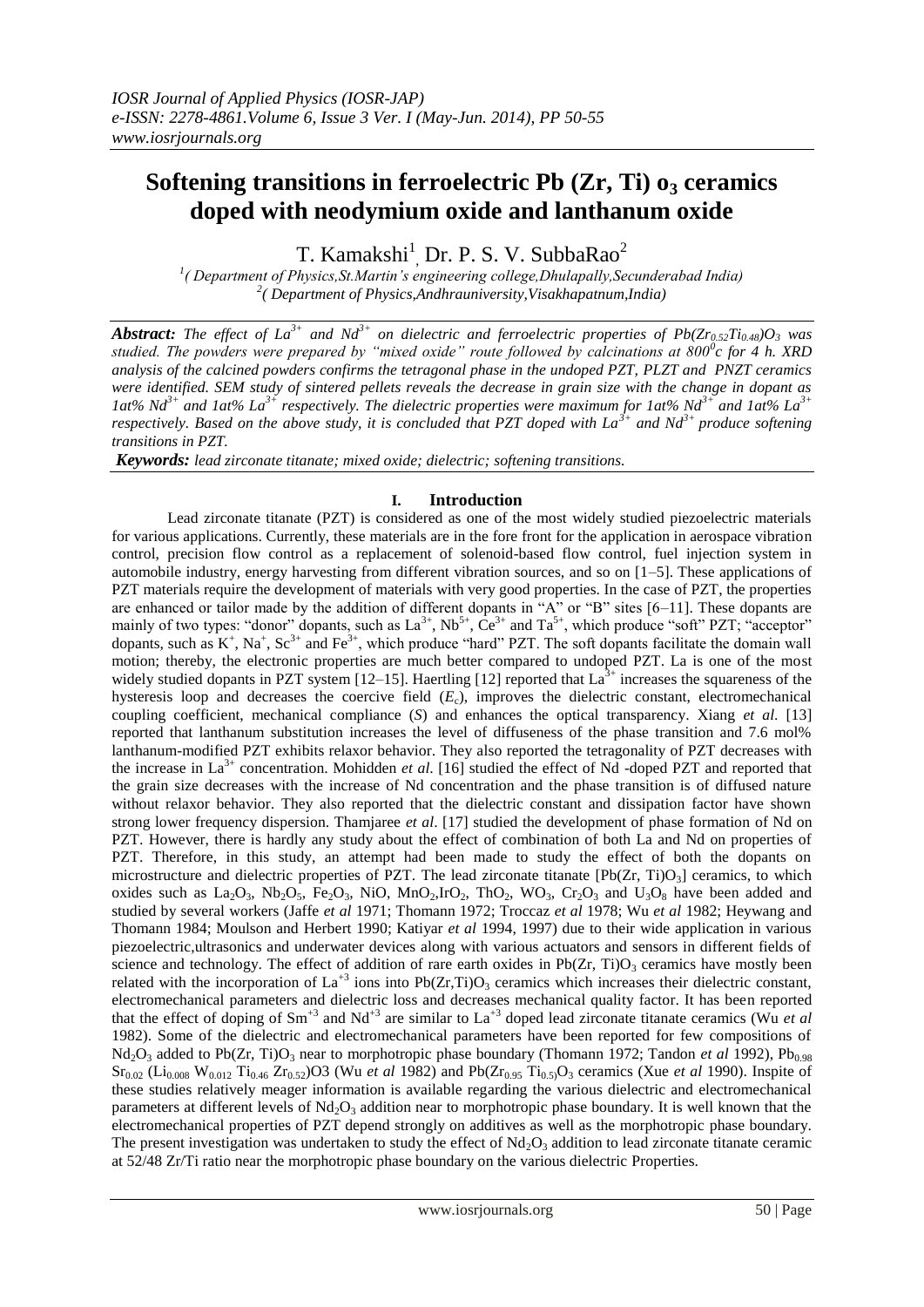## **II. Experiment**

PZT powders corresponding to compositions Pb (La or Nd)( $Zr_{0.52}Ti_{0.48}O_3$ , were prepared using the standard solid state reaction route. The additives used are La and Nd. Weighed mounts of PbO,  $ZrO<sub>2</sub>$  and TiO<sub>2</sub> (Aldrich Chemical Company Inc, USA) powders were mixed and wet ball-milled in isopropanal using zirconium balls in a polypropylene jar for 5 h. The dried powder was crushed and calcined in a closed platinum crucible at a temperature of  $850^{\circ}$ C for 2 h. The ball-milled powder was mixed with 2wt% PVA as binder. The powder was then pelletized in a steel die into pellets. The pellets were subsequently sintered at 1200<sup>o</sup>C for 2 h in a closed crucible using PZ+10% PbO atmosphere powder which has a PbO partial pressure nearly the same as that of PZT [18,19]. Sintered pellets were leveled, polished and electrode with silver paste. The samples were then poled in a DC field of 2 kV/mm in a silicone oil bath for 30 min, and the piezoelectric, dielectric and ferroelectric properties were measured. The pellets were carefully weighed before sintering and also after sintering. For comparison, one batch of PZT without any modification was also sintered. The density of sintered pellets was greater than 95% of the theoretical density.



Fig. 2 Flow chart of the mixed oxide route for making PZT ceramics.

## **III. Characterizations**

PZT phase formation was confirmed by X-ray diffraction (XRD) technique (M/s. Phillips, Holand).The morphology of the PZT sintered pellets was ascertained by scanning electron microscope (LEO440i). The dielectric measurements of the sample were done by HIOKI3532-50LCR HiTester instrument.

## **IV. Results and discussions**

## **4.1. X-ray diffraction studies**

Room temperature ( $30^0$ C) XRD patterns of the samples on calcined powders have been shown in "Fig. 3-5‖ .The sharp and single diffraction peaks indicate a better homogeneity and crystallization of the samples. All the diffraction peaks were indexed in different crystal systems (tetragonal, rhombohedra and monoclinic) using observed interplanar spacing 'd' in a computer program package "PowdMult"[20]. These d-values are compared with the single crystal data available in ASTM index card, lattice parameter measurements were done using the standard extrapolation method[21]. The results are tabulated in "table 1".

XRD patterns of undoped, La<sup>3+</sup> -and Nd<sup>3+</sup>-doped PZT samples are presented in "Fig.4 and 5". Pure tetragonal phase (characterized by tetragonal splitting) was found in undoped PZT and pure rhombohedra phase in higher dopant concentration (1at%). the XRD patterns of the La-doped and Nd-doped system confirming the presence of only the perovskite phase. In comparison with the undoped composition, c/a ratio increased for the La-doped and Nd-doped composition "Table.1" along with a increase in Tc "Table.2".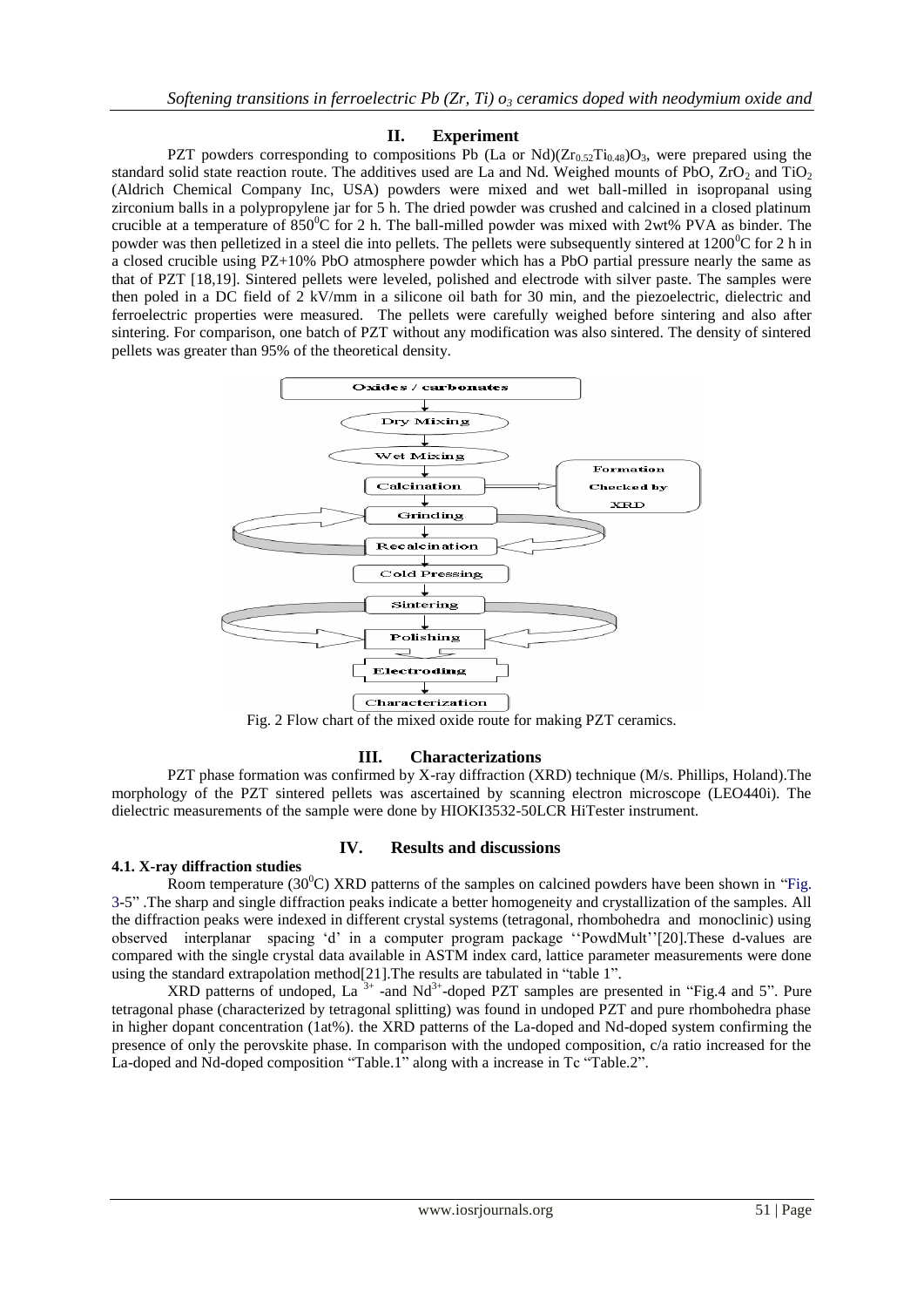

Fig.3. X-ray powder diffraction pattern for the system Pb  $(Zr_{0.52}Ti_{0.48})$  O3.



Fig.4. X-ray powder diffraction pattern for the system PbNd  $(Zr_{0.52}Ti_{0.48})$  O3.



Fig.5. X-ray powder diffraction pattern for the system PbLa  $(Zr_{0.52}Ti_{0.48})$  O3. Table 1.

| Element     | <b>Cell Parameters</b> |         | $c/a$ ratio |
|-------------|------------------------|---------|-------------|
|             | c.                     |         |             |
| Undoped PZT | 4.02638                | 4.03855 | 0.996       |
| <b>PLZT</b> | 4.0662                 | 4.02058 | 1.0113      |
| PNdZT       | 4.09750                | 4.05020 | 1.0116      |

| Table 2.               |      |       |       |  |  |
|------------------------|------|-------|-------|--|--|
| Material               | P7.T |       |       |  |  |
| $\epsilon_{\text{RT}}$ | 2300 | 3413  | 3500  |  |  |
| $\epsilon_{\rm Te}$    | 7250 | 18924 | 19000 |  |  |
| Tc                     | 360  | 156   | 182   |  |  |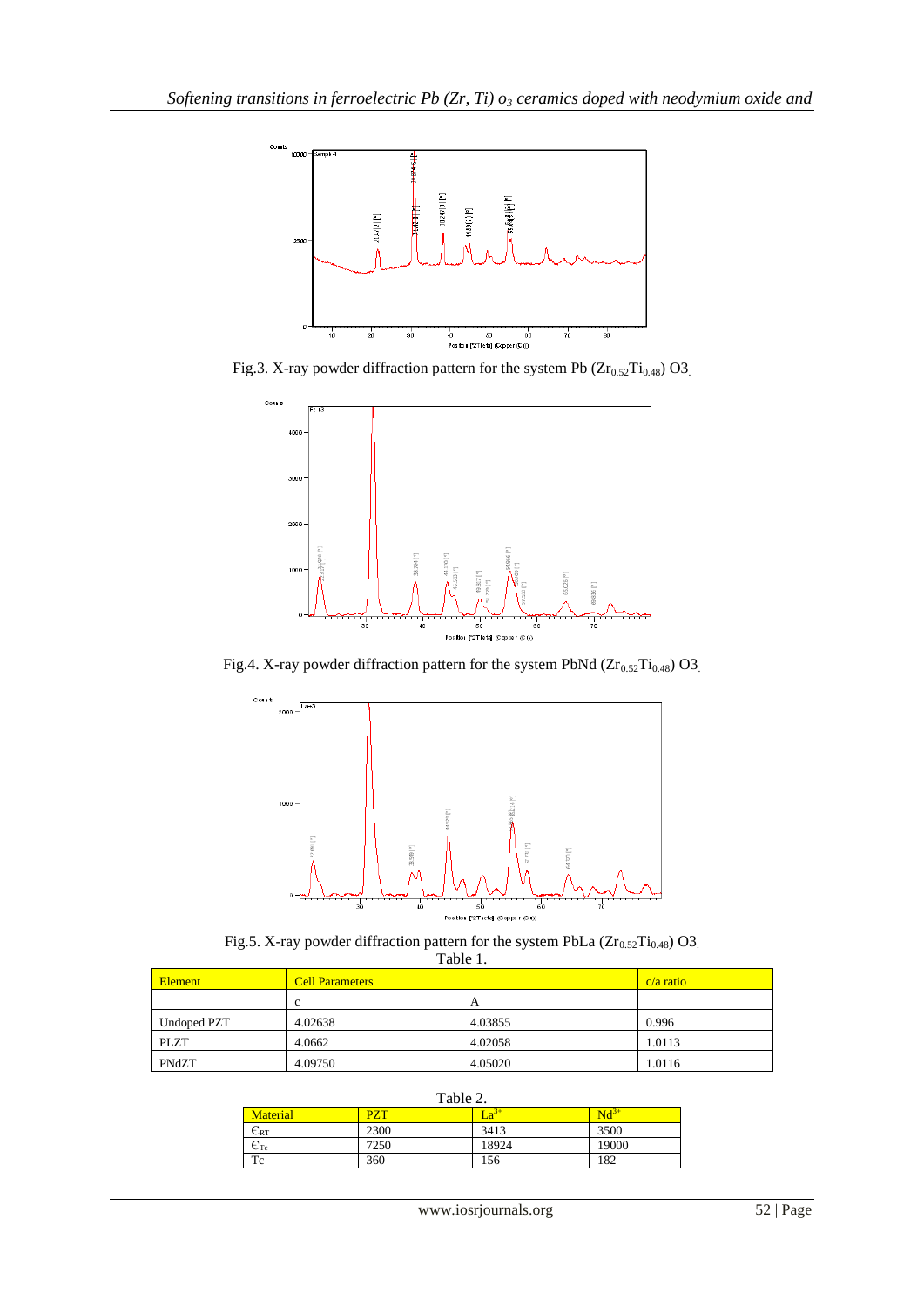## **4.2. Micro structural analysis**

From the SEM micrographs, the micro structural characteristics of samples can be obtained in order to confirm the fabrication conditions. The microstructures of pure PZT without dopants and with dopants (La, Nd) are shown in "Fig: 6".It obvious that the grain size is strongly influenced by the additive content. The undoped PZT has an average grain size of  $\sim$ 5 micro meters. however, it is noted that the impurity addition of both La<sup>+3</sup> and  $Nd<sup>+3</sup>$  ions results in an increased grain size. From these figures it is clear that the shape of the grains changes and size also increases with incorporation of  $La^{+3}$  and  $Nd^{+3}$  ions. When they substituted for  $Pb^{2+}$ reduction in oxygen vacancies occur due to the addition of  $La^{+3}$  and  $Nd^{+3}$  ions which enhances the grain size. [22] Typical SEM pictures of chemically etched sintered pellets are presented in Fig.6. The grain size increases with the doped  $Nd^{3+}$  and  $La^{3+}$  respectively.



Fig.6. SEM pictures of chemically etched (a) undoped, (b) Nd<sup>3+</sup> doped, (c) La3<sup>+</sup> doped PZT calcined pellets.

#### **4.3 Dielectric properties**

The dielectric constant of PZT samples are presented in "Fig.7". The dielectric constant was maximum for samples with 1at%  $Nd^{3+}$  and also for samples with 1at% La<sup>3+</sup>. As per micro structural study, the grain size was maximum at these compositions. i.e., the increase in grain size decreases the volume fractions of grain boundaries. Therefore, increasing the domain wall mobility thus increases the dielectric constant. As expected, the loss factor trend was opposite to that of dielectric constant.



Fig.7. Temperature dependence of dielectric constant  $( \varepsilon )$  of the PZT ceramics at 1kHz.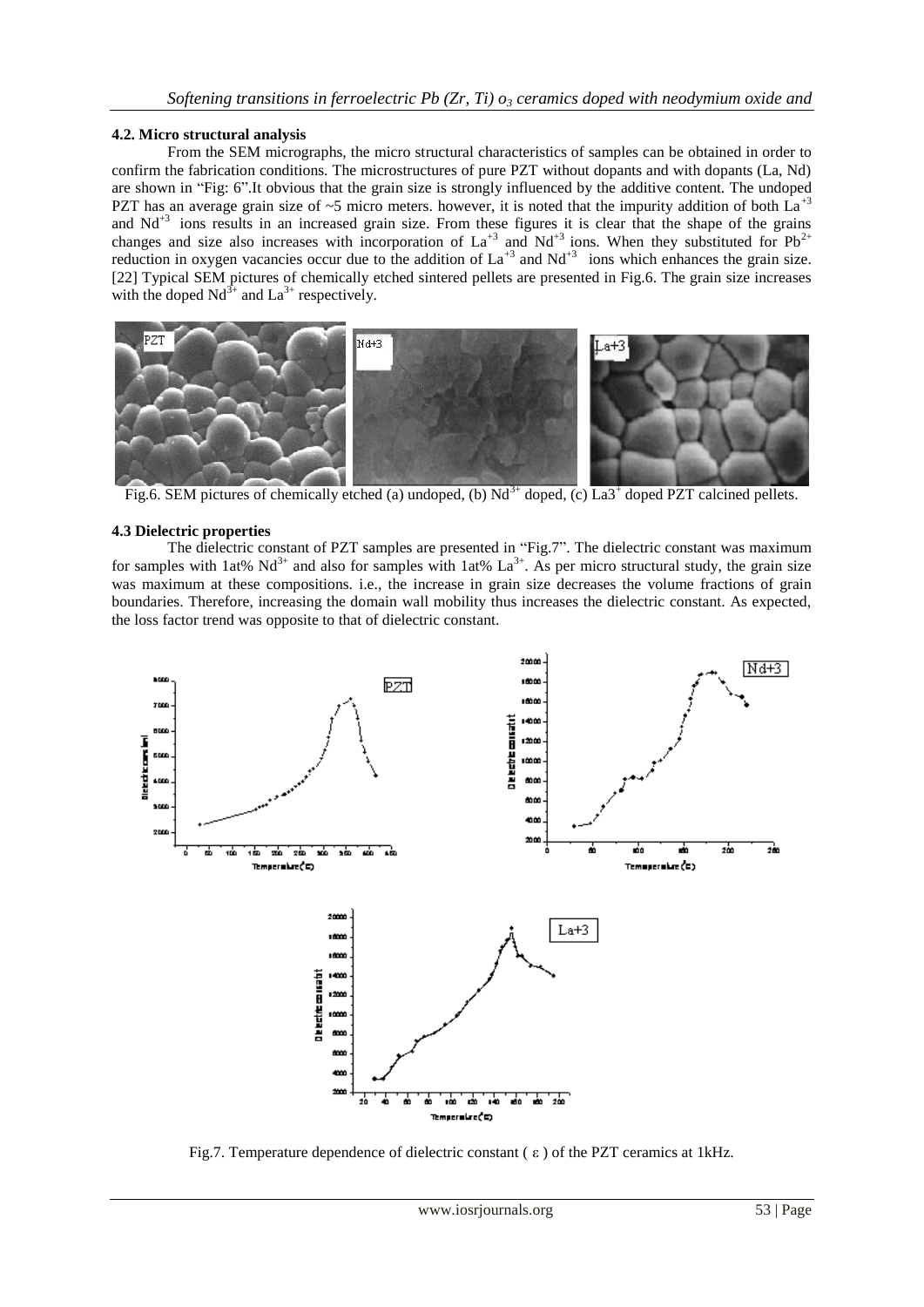#### **V. Conclusions**

In this dissertation, the structure and properties of Pb  $(Zr_xTi_{1-x})$  O3-based piezoelectric ceramics added with Lanthanum, Niodium, Sodium and Potassium were investigated using mixed-oxide ceramics synthesis method. Structural analysis was done using Riveted refinement with Fullprof software. The fabrication ferroelectric ceramics starts with powder preparation. The powder is then pressed to the required shapes and sizes, and the green shapes are in turn processed to mechanically strong and dense ceramics. The more important processes that influence the product characteristics and properties are powder preparation, powder calcining and sintering. The next steps are machining, electroding and poling: application of a DC field to orient the dipoles and induce piezoelectricity. Pb  $(Zr_{0.52}Ti_{0.48})$  O3 ceramics modified with monovalent and trivalent additives are prepared using the standard solid state reaction route. The additives used are La and Nd.

XRD is an analytical and most common technique for the study of crystal structure and atomic spacing. It is also used for the identification of phase of a crystalline material and also provides information on unit cell dimensions. The sharp and single diffraction peaks indicate a better homogeneity and crystallization of the samples.

Scanning electron microscopy is used to study the microstructure and topographies of the sample. From the SEM micrographs of PZT, PLZT, PNdZT. It can be seen that the grain distributions on the individual dense single-phase compositions are almost uniform at the surface, which are mostly spherical. The average grain sizes of PZT, PLZT, and PNdZT do not follow any correlation among them. it is noted that the impurity addition of both  $La^{+3}$  and  $Nd^{+3}$  ions results in an increased grain size. Ceramics with acceptor additives are characterized by lower dielectric constants, low dielectric losses. This is analogous to the behavior of soft PZT doped with donor ions(La<sup>+3</sup> or Nd<sup>+3</sup>). It was observed that the conductivity in all the cases was on the rise up to the Tc and afterwards the conductivity reduces with the increase of temperature. When the higher valence ions; such as  $La^{3+}$ , Nd<sup>3+</sup>, they increase the resistivity of ceramics. Based on the study of microstructure and dielectric properties. It is concluded that  $Nd^{3+}$  and  $La^{3+}$  exhibit same properties. They enhance the electrical properties and resulting soft PZT.

#### **Acknowledgments**

I sincerely express my heartfelt gratitude and appreciation to my supervisor Dr. P.S.V.Subba Rao, Assistant Professor, Department of physics, Andhra University for his supervision and guidance during the whole duration of my research. His continuous motivation and encouragement as well as his tireless efforts in his commitment have greatly inspired me to accomplish this work. For his assistance, patience and concerns in supervising my work, I am indebted to him.

I am thankful to my co-research Scholars Mr.B.Chandra Sekhar for his co-operation and assistance.

I would also like to thank my loving parents, Sri T.Kesavarao, Smt.T.Jhansi rani, who in addition to their support and encouragement, instilled in me the value of education and provided me with a great one

For my own family, I am indebted to them too; especially my husband, Mr.G.Nanda Kishore, whose love, support and encouragement are without bounds. He has been so patient and tolerant all this while. My son Master Harshit always understands; and he has spared me time for this study.

My sincerest thanks and gratefulness are dedicated to all the people without whom this work would not have been possible.

#### **References**

- [1] Uchino K. Ceramic actuators—Principles and applications. Mater Res Bull 1993, 18: 42–48
- Newnham RE, Ruschau GR. Smart electroceramics.
- [3] Panda PK, Sahoo B, Raja S, et al. Electromechanical and dynamic characterization of in-house-fabricated amplified piezo actuator. Smart Mater Res 2012, 2012: 203625.
- [4] Haertling GH. Ferroelectric ceramics: History and technology. J Am Ceram Soc 1999, 82: 797–818.
- [5] Sahoo B, Panda PK. Fabrication of simple and ring-type piezo actuators and their characterization. Smart Mater Res 2012, 2012: 821847.
- [6] Jaffe B, Cook WR, Jaffe H. Piezoelectric Ceramics. London: Academic Press, 1971.
- [7] Qiu W, Hng HH. Effects of dopants on the microstructure and properties of PZT ceramics. Mater Chem Phys 2002, 75: 151–156.
- [8] Sahoo B, Panda PK. Ferroelectric, dielectric and piezoelectric properties of Pb<sub>1</sub> xCe<sub>x</sub> ( $Zr_{0.60}Ti_{0.40}O_3$ , 0 x 0.08. J Mater Sci 2007, 42: 9684–9688.
- [9] Singh DJ, Ghita M, Fornari M, et al. Role of A-site and B-site ions in perovskite ferroelectricity. Ferroelectrics 2006, 338: 73–79.<br>[10] Gonnard P, Troccaz M. Dopant distribution between A and B sites in the PZT ceram
- Gonnard P, Troccaz M. Dopant distribution between A and B sites in the PZT ceramics of type ABO<sub>3</sub>. J Solid State Chem 1978, 23: 321–326.
- [11] Sahoo B, Panda PK. Dielectric, ferroelectric and piezoelectric properties of  $(1 x)[Pb_{0.91}La_{0.09} (Zr_{0.60}Ti_{0.40}O_3] x[Pb(Mg_{1/3}Nb_{2/3}O_3],$ 0 x 1. J Mater Sci 2007, 42: 4270–4275.
- [12] Haertling GH. Piezoelectric and electro-optic ceramics. In Ceramic Materials for Electronics, 2nd edn. Buchanan RC, Ed. New York: Marcel Dekker, 1991.
- [13] Xiang PH, Zhong N, Dong XL, et al. Fabrication and dielectric properties of lanthanum-modified lead zirconate titanate using coprecipitation powder coating. Mater Lett 2004, 58: 2675–2678.
- [14] Stashans A, Maldonado F. A quantum mechanical study of La-doped Pb (Zr, Ti)O<sub>3</sub>. Physica B 2007, 392: 237–241.
- [15] Sharma S, Singh R, Goel TC, et al. Synthesis, structural and electrical properties of La modified PZT system. Comput Mater Sci